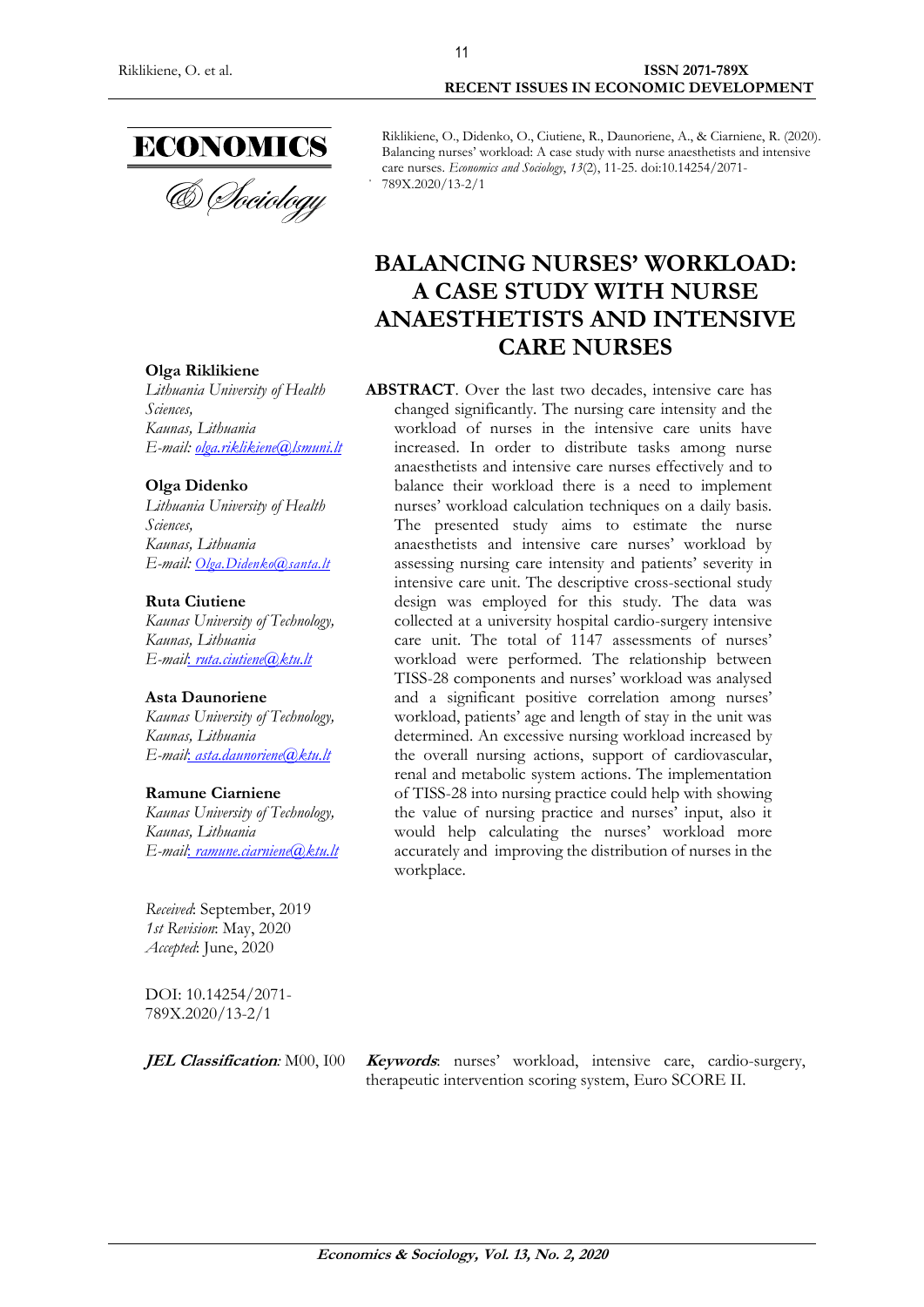# **Introduction**

The main goal of activities at healthcare institutions is to create added value for patients (Čiarnienė et al., 2017). All over the world, nurses constitute the largest group of human resources in health care, and according to (Ulep, 2018), significant shortage of nursing staff is predicted in the nearest future. Therefore, determining the nurses' workload and the nursephysician, nurse-patient, nurse-auxiliary staff ratio has become urgently important for balancing human resources in healthcare. Many European states lack a unified policy and a strategy of planning human resources or commonly accepted workload standards and norms in health care. In most cases, recommendations and guidelines formulated by the national or European professional societies and organisations are followed (Riklikienė, 2009; Lithuanian University of Health Sciences [LUHS], 2011).

Appropriate management of nursing human resources and regulation of nurses' workload is of great significance for safe and high-quality patient-oriented care as well as for justifying nursing resources' rational size and structure. On the contrary, when sufficient information about nurses' activities, their workload and work schedule is lacking, nursing managers, directors and healthcare policy makers cannot precisely define the necessary number of nurses and distribute the nursing resources properly (Kwiecien et al., 2012; Carmona-Monge et al., 2013; Sermeus et al., 2011; Porter-O'Grady & Malloch, 2016; Katz, et al., 2018).

Inadequate nurses' work organisation, work time distribution and exploitation have a negative effect on the patient's care outcomes and the quality of nursing care. Insufficient nursepatient ratio leads to increased patient mortality (Clarke & Aiken, 2003; Kiekkas et al., 2008; Cremasco et al., 2013) and higher frequency of undesirable cases (Hugonnet et al., 2007; Cimiotti, 2012). This leads us to a conclusion that the less time nurses have for direct nursing care, the worse are the results of patients' recovery (Čiarnienė et al., 2019).

Another problematic issue is high intensity of nurse's work. European studies have shown that intensive care nurses are the greatest economic investment in intensive care departments, accounting for about 50 per cent of all the costs. Therefore, appropriate management of human resources is a complex, but necessary management process (Lundgrén-Laine & Suominen, 2007). Inadequate planning of human resources, increasing lack of nurses and growing workload indicate that the healthcare system needs certain solutions to improve the work organisation of nursing staff to enhance the quality of nursing care (Lithuanian University of Health Sciences [LUHS], 2011).

In order to evaluate the complex work of nurses, to determine the patients' nursing needs and to estimate precisely the nurses' workload, various classifications and methodologies have been developed and tested during the last decades (Fasoli & Haddock, 2010; Webster et al., 2011). However, precise balancing of the nurse-patient ratio is extremely difficult due to the level of nurses' competence and motivation, specific fluent characteristics of nursing activities, the number of patients and the severity of their state, their self-sufficiency as well as other specific organisational features of nursing care in a unit (Carmona-Monge et al., 2013; Čiarnienė et al., 2019).

The study aims to estimate the nurse anaesthetists and intensive care nurses' workload by assessing nursing care intensity and patients' severity in an intensive care unit. The first part of the paper presents literature review on nursing care. The second part of the paper presents the methodology of the research. The research results are discussed in the third part of the paper. The fourth part of the paper presents the discussion on the study results, and the last part of the paper concludes with key findings and recommendations for further research.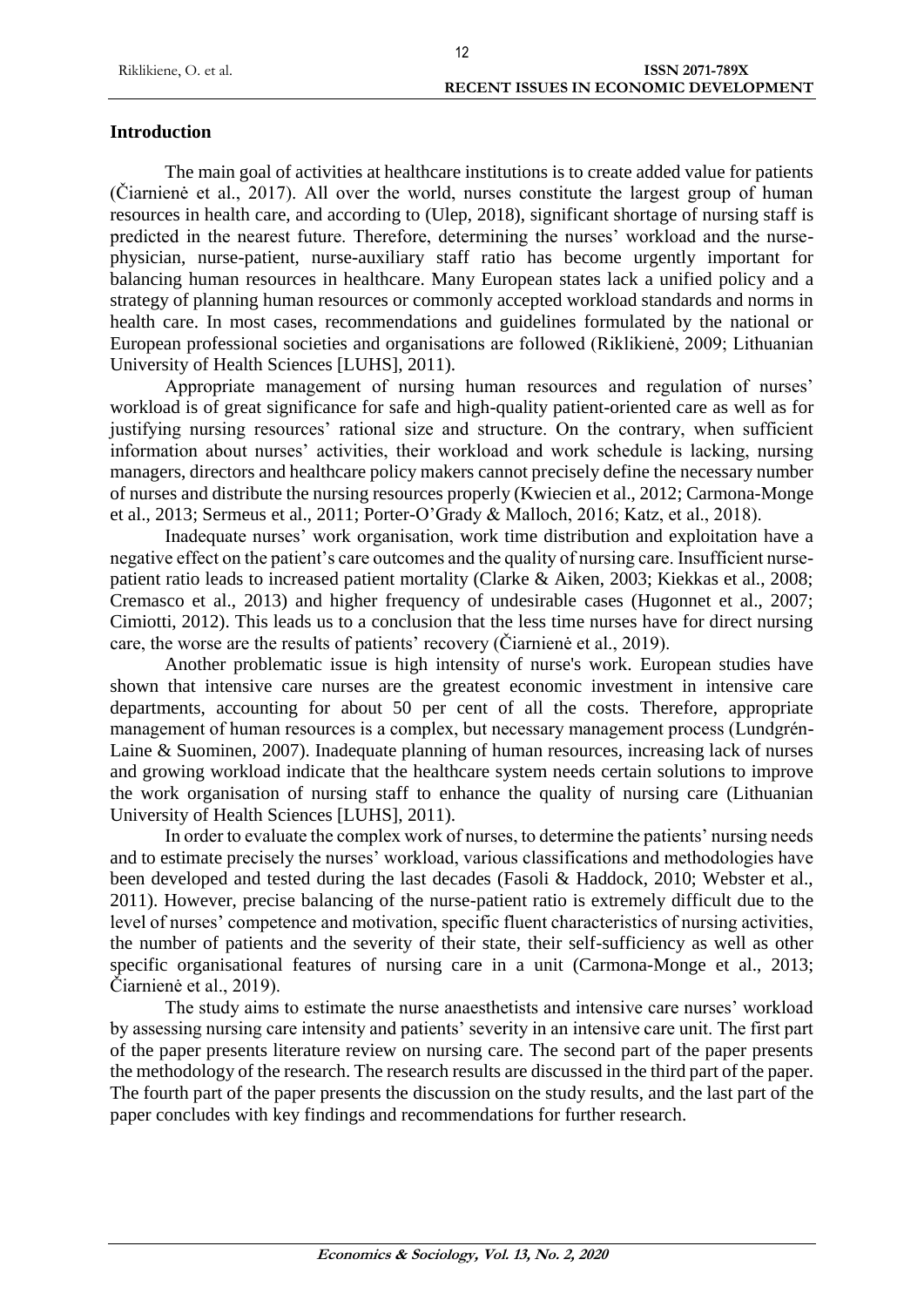# **1. Literature review**

Patients' nursing care consists of a number of processes and activities, the elements of which are often abstract, quite subjective, hardly measurable and estimable. The analysis of the nursing content, process and outcomes is related to the nursing intensity, which is expressed through the complexity and amount of the provided services, and the work time needed for each exact case of nursing. The more patients a particular nurse has to take care of, the lower are his/her physical and psychological capacities to perform the nursing activities in professional and timely manner, to motivate and encourage the patient, to inform and educate him/her. The poor nurse-patient ratio is often associated with the nurses' burnout syndrome, stress and job dissatisfaction in acute care and intensive care units (Cimiotti et al., 2012; Carmona-Monge et.al, 2013; Cremasco et al., 2013).

A balanced nurse-patient ratio is an essential factor in ensuring efficient care, the important condition for timely identification of nursing and medical errors and preventing undesirable events. However, to reach a balanced nurse-patient ratio, special valid and reliable measures are necessary for adequate assessment and distribution of nursing resources as well as balancing their workload on daily basis.

Scientific literature admits that patient classification systems are among the best techniques for nursing managers to plan and evaluate the nurses' work (Degroot, 1989); Cordeiro et al., 2020). In daily practice, a patient classification system is used for matching the staff resources to the patients' needs (Čiarnienė et al., 2019). Various patient classification systems help to group patients according to nursing and medical diagnoses, nursing intensity, treatment and care interventions, diagnosis related groups or demographic factors (Patrician et al., 2010; Porter-O'Grady & Malloch, 2016). The research performed by Degroot (1989) showed that patient classification systems meant for the staff distribution and evaluation of nurses' work intensity, most frequently used in research, are patient acuity systems and workload management systems.

In addition to nursing classification systems, the various scales are used for the assessment of nurses' work intensity in intensive care unit, e.g., Nine equivalents of nursing manpower use score (NEMS) (Hugnes, 1999; Kwiecien et al., 2012), Therapeutic Intervention Scoring System (TISS-28) (Cudak-Bańska et al., 2005; Kane at al., 2007; Padilha et al., 2007; Muehler et al., 2010; Kwiecien et al., 2012). Nine equivalents of nursing manpower use score of nine nursing activities, the most important of which are: monitoring vital functions, administration of intravenous solutions, breathing therapy and treatment, treatment with vasoactive medications and other specific interventions (Hugnes, 1999). TISS-28 contains seven main categories (basic activities, cardiovascular system support, specific interventions, maintenance of artificial ventilation, urinary system maintenance, sustenance of neurological state and metabolism) and instructions for appropriate collection of information. TISS-28 has been validated and used in a variety of contexts to analyse workflow based on specific patient population. Research has shown that TISS-28 is a useful technique for determining the relationship between the severity level of the patient and the nurses' workload indicators in general and surgical intensive care unit (Padilha et al., 2008; Malstam & Lind, 2008; Muehler et al., 2010; Katz et al., 2018).

In Lithuanian health care context, practice of nurse anaesthetists and intensive care nurse belongs to specialized nursing practice, similar to the other four types of specialized nursing practice that exist in a country (i.e. community nursing care, operating room nursing, mental health nursing and emergency nursing). Nurse anaesthetist and intensive care nurse is one and the same professional position that is granted for general practice nurse after specialisation course. This course of the duration of 960 contact hours (36 ECTS) is provided by the higher education institutions (universities or colleges) as the continuing professional development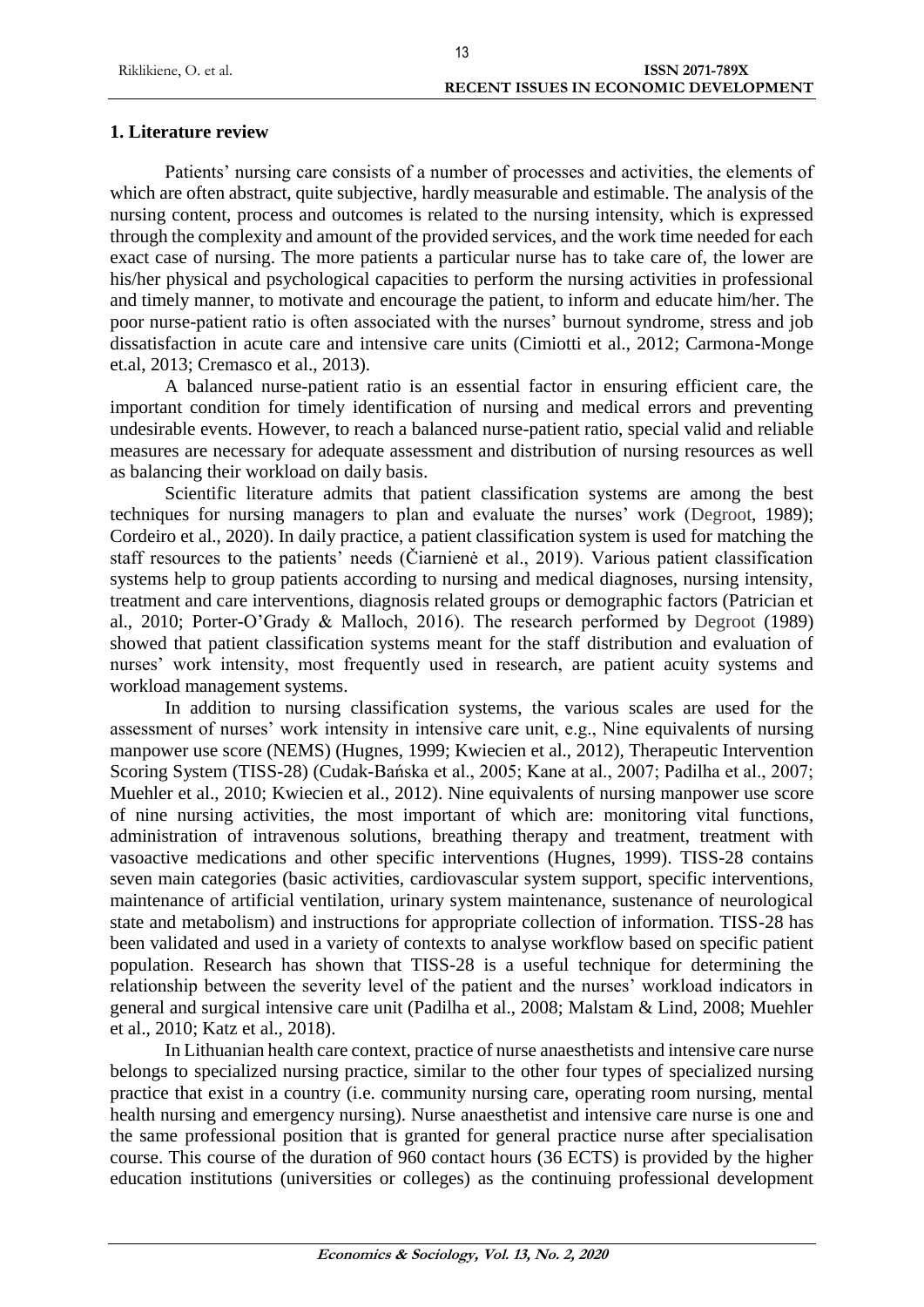| Riklikiene, O. et al. | <b>ISSN 2071-789X</b>                        |
|-----------------------|----------------------------------------------|
|                       | <b>RECENT ISSUES IN ECONOMIC DEVELOPMENT</b> |

course. Usually nurse anaesthetists and intensive care nurses choose to practice in either the Department of Intensive Care or Department of Anaesthesiology.

The activity of a nurse and the nursing intensity are inseparable as work intensity determines how many tasks a nurse can perform during a particular time space. In ICU the work intensity is influenced by the staff structure and skills, and by the patients' physical and psychological health state, as well as their nursing needs (Čiarnienė et al., 2019; Lundgren-Laine & Suominen, 2007). On the other hand, unit and staff characteristics, including perceived adequacy of staffing, are associated with nursing teamwork on inpatient hospital units (Bragadottir et al., 2019). Going further, hospital and unit type, staff characteristics, nurses' perception of adequate staffing and level of teamwork have significant relationship with missed nursing care that is recently identified as quality indicator for nursing care and patient safety (Bragadottir et al., 2017; Cordeiro et al., 2020).

### **2. Methodological approach**

The research was carried out in November 2013, and February and May 2014, i.e., lasted for three months. The descriptive cross-sectional study design was employed. The data was collected at University hospital Cardio-surgery Intensive Care Unit. Research site was the Intensive care unit with cardio-surgery profile at the University Hospital (i.e., tertiary level of service) in Lithuania.

Instruments. The nursing activities were observed by employing structural observation method. During the observation, the nurses' work intensity was evaluated according to the nursing intensity scale TISS-28 (Therapeutic Intervention Scoring System-28 available at https://sfar.org/scores2/tiss282.php), translated from English to Lithuanian and validated. This scale has been approved as a suitable measure for determining the relationship between the severity of the patient's condition and the nurses' workload indicators in the intensive care unit.

In order to estimate the time of nurse's activities, all nursing actions for every patient were calculated and evaluated according to the Therapeutic Intervention Scoring System-28 each day. The actions were evaluated by points. The total score of the nurses' work intensity depended on how many patients the nurse took care of during a shift (24hrs). Each TISS-28 point corresponds to 10.6 min. of the nurse's work time; therefore, each TISS-28 point was multiplied by 10.6. The obtained result was treated as the total time of the care provided by the nurse (Padilha et al., 2008). For instance, if the patient's TISS point is 28, multiply it by 10.6 min., and the obtained result is 296.8 min. They are divided by 60 min. (1hr), and the final score is 4.95 hr.

When filling in TISS-28, the anaesthetist and intensive care nurse recorded the patient's gender, age, diagnosis, besides, for patients after cardio-surgery operations, – mortality risk before the operation (in %), according to Euro SCORE (in points). In accordance with the standard Euro SCORE II evaluation, the patients were divided into three groups (low mortality risk – 0-2 points, medium risk – 3-5, high risk – 6 points and above).

The average annual capacity of the Intensive care unit (ICU) with cardio-surgery profile is 1950 patients undergoing treatment; the unit employs 59 anaesthetist and intensive therapy nurses. The severity of the patients treated in this ICU (22 beds) reflects the level of the provided services. The patients are classified into three levels (R II, R III and R III-3). On the average, R III level patients spent three bed-days (2013-2014), R III-3 level patients – two, and R II level patients – one bed-day. During the study, 412 unique patients treated in the ICU after different cardio-surgery operations were observed. In total, 1147 nursing care intensity observations were performed (most patients were observed several times) in 626 nurses' shifts. A random selection of the observations was performed during the chosen period. A permission for the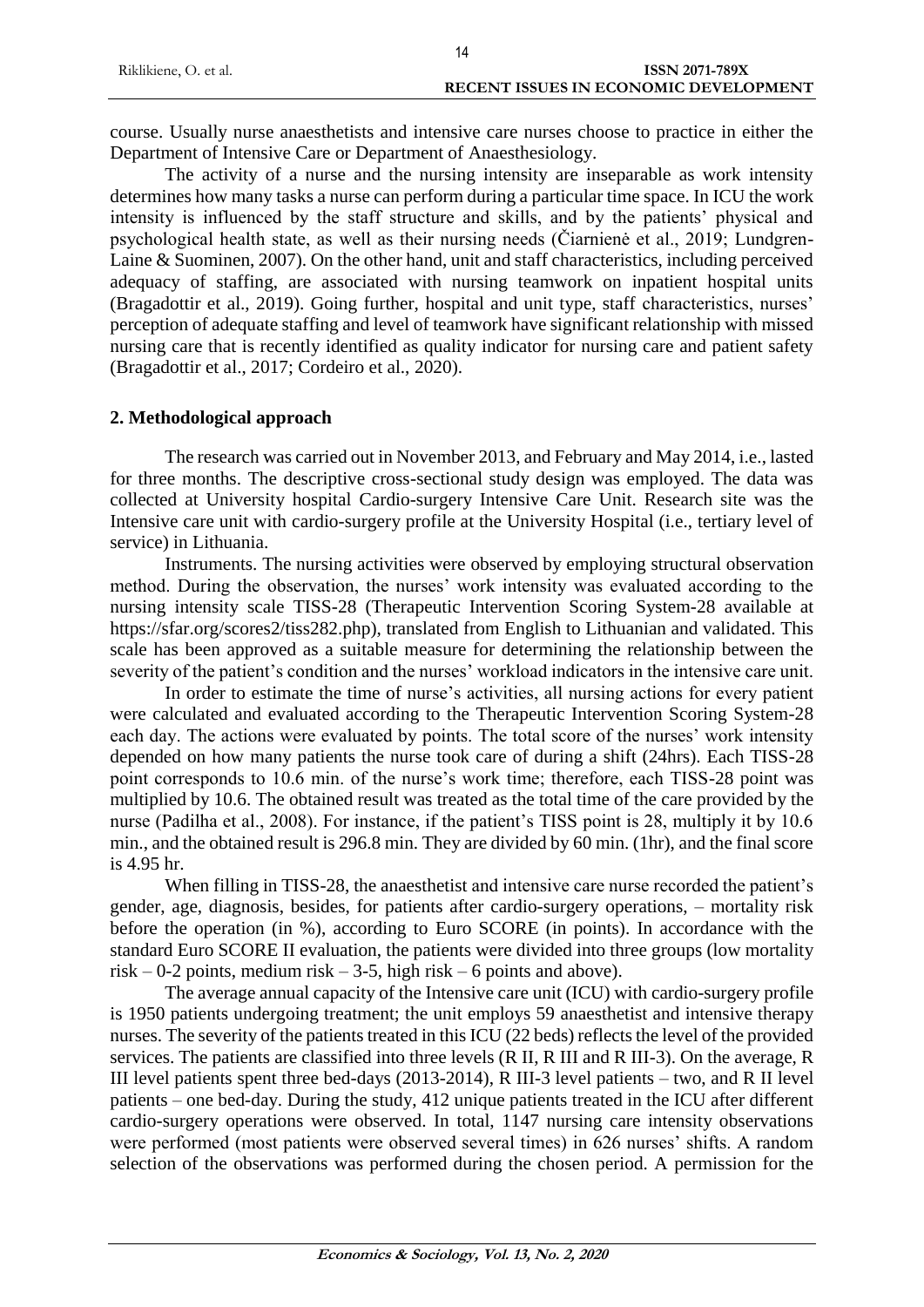| Riklikiene, O. et al. | <b>ISSN 2071-789X</b>                        |
|-----------------------|----------------------------------------------|
|                       | <b>RECENT ISSUES IN ECONOMIC DEVELOPMENT</b> |
|                       |                                              |

15

research was issued by the Bioethics Centre of the Lithuanian University of Health Sciences (No. BC-KS (M)-260).

The data were collected by the senior shift nurses  $(n=10)$  who worked in the ICU during the research period and who agreed to participate in the study. A pilot test was carried out to check if TISS-28 is understandable for the nurses. The test results showed that the questionnaire is understandable and applicable.

Statistical data analysis. Upon the basis of TISS-28, Euro SCORE II results and the sociodemographic data obtained from respondents, a database was created. The research findings were evaluated by using standard methods of statistical analysis: calculation of numerical values (mean values, standard deviations, observed frequencies in percentage, their margin of errors, reliable intervals). Linear correlation analysis methods were used for defining the relationship among variables.

For determining the interdependence of the variables, the strength of links between variables was evaluated with regard to the value of Pearson correlation coefficient. In linear regression, to determine statistically the strength of the dependence of independent variables and the dependent variable, the determination coefficient  $r^2$  ( $r^2 \le 1$ ) was calculated.

The level of significance p was <0.05. For comparing means of more than two groups, at normal distribution, dispersal analysis was used – ANOVA, the Student's (t) test was applied for two dependent samples. In order to analyse whether the nurses' work intensity differs in the cases of different patients' diagnoses, dispersal analysis of blocked data (ANOVA) was applied, post hoc analysis (Bonferroni criterion). Table 1 presents the patients' distribution according to gender, age and operation type.

| Characteristics of patients             | $\%$ |
|-----------------------------------------|------|
| Gender                                  |      |
| Female                                  | 47   |
| Male                                    | 53   |
| Age (in years)                          |      |
| 18-40                                   | 7.2  |
| $41 - 60$                               | 28.3 |
| 61-80                                   | 59.7 |
| 81-100                                  | 4.8  |
| Operation type                          |      |
| Coronary artery bypass grafting surgery | 26.5 |
| Valve prosthesis operation              | 25.5 |
| Other operations                        | 48.0 |
|                                         |      |

Table 1. Characteristics of patients (1147 observations)

Source: *own compilation*

# **3. Results**

When evaluating the observed patients after cardio-surgery operations and applying Euro SCORE II scale, it was determined that 35.4 % of patients belonged to the low mortality risk group, i.e., scored from 0 to 2 points; the smallest group of patients was at the highest mortality risk – 31.6 %, scored from 6 points and above; while the rest 33 % fell into the medium mortality risk group according to Euro SCORE II scale. Their average risk point was 3.08±2.29 and median was 2.26.

According to the nurse distribution in the workplace in the intensive care unit with cardio-surgery profile, the number of nurses per shift was as follows: during the majority of shifts, i.e. 60%, 11 anaesthetist and intensive care nurses worked in each; in 26% of shifts 12 nurses worked in each, while 10 nurses worked during the smallest number of shifts (14 %).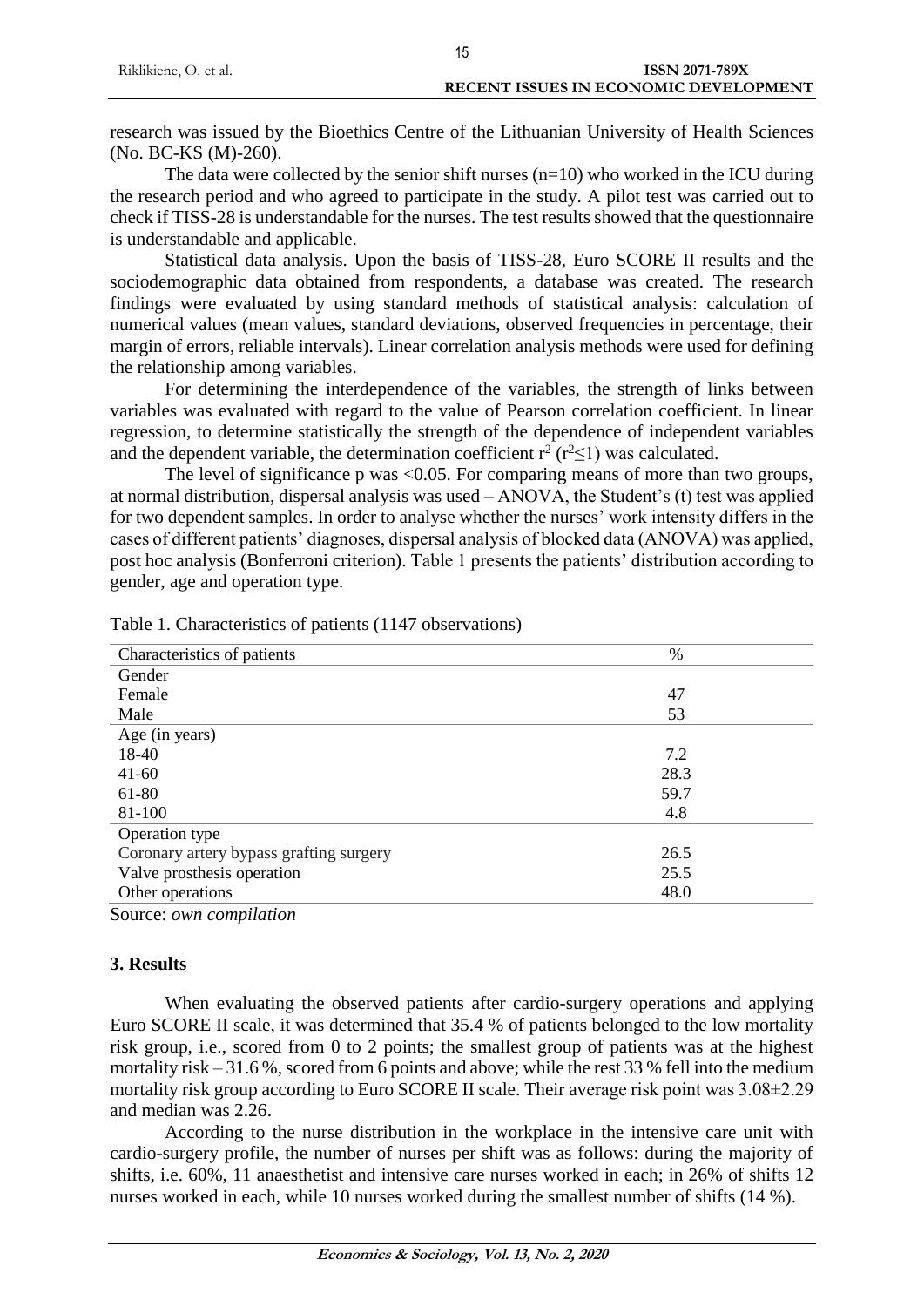|                       | 16                                    |
|-----------------------|---------------------------------------|
| Riklikiene, O. et al. | ISSN 2071-789X                        |
|                       | RECENT ISSUES IN ECONOMIC DEVELOPMENT |

During the shift, nurses' anaesthetists and intensive care nurses were taking care of 1 (16.7 % of the observed cases) to 3 patients (25.1 % of the observed cases). The working time of the nurse during the shift (24 hrs.) in points, according to TISS-28 scale, was as follows: the highest value - 128 TISS points, the lowest – 9 points.

The distribution of the nurses' working time (Graph 1) indicates how much time (in minutes) nurses spent during the shift for providing intensive care for patients. On the average, nurses spent 10 hours during a 24-hour work shift for performing direct nursing care. During the rest of the shift time, the nurses were involved in indirect nursing care and other activities related to the unit work. In the major part of observations (78.4 %), the nurse's working time spent for patient care fluctuated from 1 to 750 minutes (12.5 hrs.) during a 24-hour work shift.



Graph 1. The nurses' working time (in minutes) during a shift according to TISS-28 (626 nursing shifts) Source: *own data*

Graph 2 shows how the demand of patient nursing care was distributed, expressed in points according to TISS-28 scale. The highest nursing care demand, expressed in 58 points, happened in 18 observation cases  $(1.5 \%)$ , while the lowest – 7 points (in 23 observation cases  $-2\%$ ), median – 30. The average demand of patient nursing care, expressed in points according to TISS-28 scale, corresponded to 29.99±9.34 points. The majority of patients (71 %) were characterized by the demand for care from 20 to 40 points.



Graph 2. The demand of patients' nursing care (expressed in points) according to TISS-28  $(n=1147)$ Source: *own data*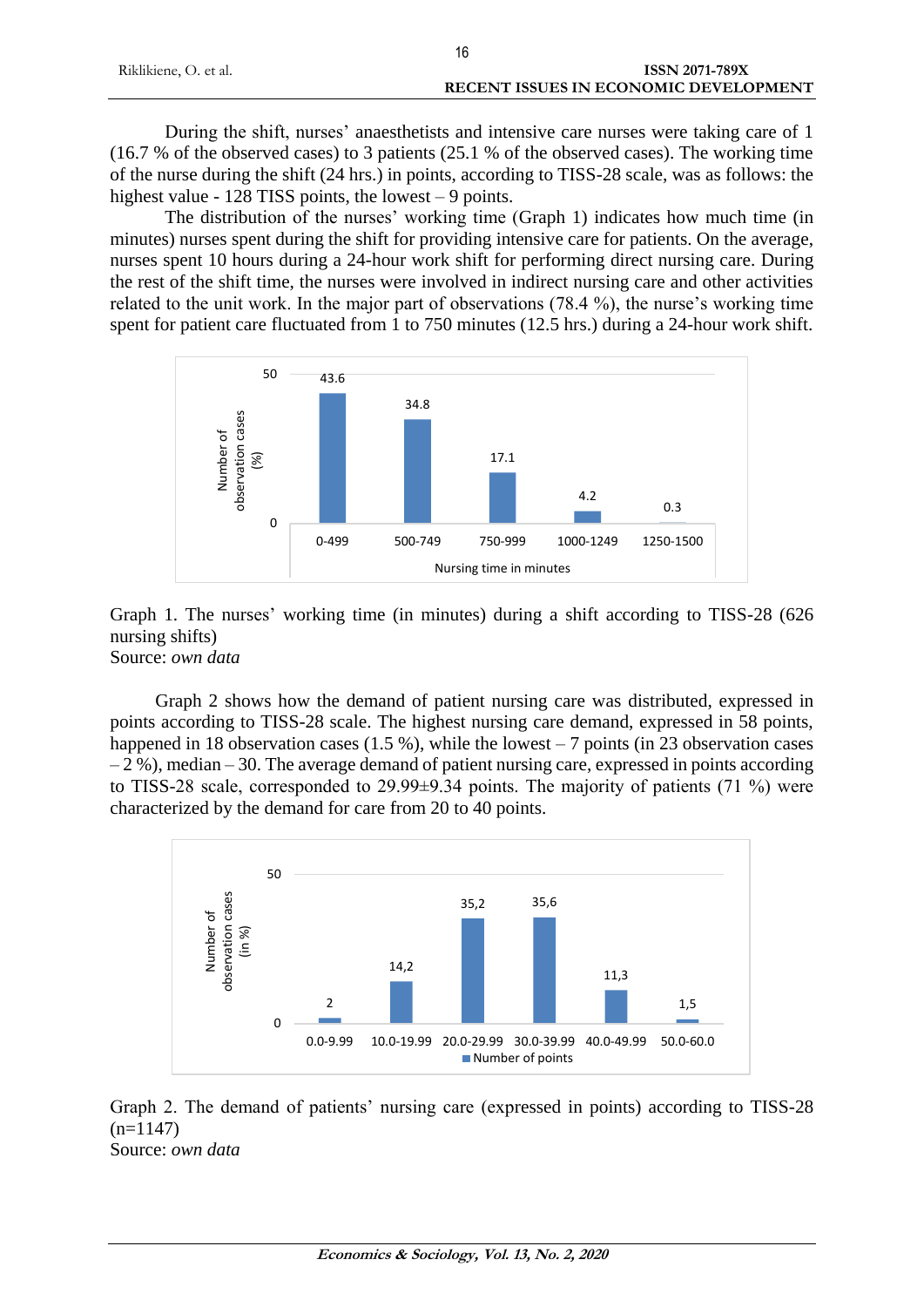| Riklikiene, O. et al. | ISSN 2071-789X                               |  |
|-----------------------|----------------------------------------------|--|
|                       | <b>RECENT ISSUES IN ECONOMIC DEVELOPMENT</b> |  |

In over half of the patients' observations (53.4 %) the determined 12-15-point demand of patient nursing care was related to the maintenance of the general system (monitoring and registering of vital signs, calculating the fluid balance, taking laboratory test samples, intravenous injections and wound care and wound dressing). The highest demand of care for maintaining the general system activities reached 16 TISS points (3 observation cases from 1147), while the lowest demand of care was expressed by 2 points (6 observation cases), the average – 11.89 points. The findings indicate that on the average, nurses spent 2 hours  $(11.89\times10.6\div60=2$  hrs) for maintaining the patients' general system.

In almost one fourth of observations (23 %), a 5-7-point demand of nursing care was estimated for maintaining the cardiovascular system. The highest value of the nursing care demand for sustaining the patient's cardiovascular system reached 26 points (1 observation case from 1147), the lowest – 2 points (193 observation cases), the average –  $8.26\pm4.70$ . The findings show that during the observations, the nurses spent approximately 1.45 hour  $(8.26 \times 10.6 \div 60$ min.=1.45 hr) of the work shift time (24hrs) for maintaining the patients' cardiovascular system functions (infusions of vasoactive medications, massive intravenous fluid restoration, maintenance of central venous, arterial or lung catheters).

In less than half of observations (45 %), the 1-2-point demand of nursing care for maintaining the ventilation system was determined. The highest nurses' work intensity in taking care of the patients and satisfying their needs in maintaining the ventilation system was marked by 9 points (29 observation cases), the average  $-3.60\pm2.45$  points. The findings show that during the observations, on the average, the nurses spent 38 min.  $(3.60 \times 10.6 \div 60 = 0.636$  hrs) of the work shift time (24 hrs) for maintaining the patients' ventilation system.

In the major part of observations (73 %), the nursing care demand of 1 to 2.5 points was calculated for maintaining the specific system. The highest value of the care demand for maintaining the specific system was 8 points (5 observation cases), the mean value  $-0.92\pm1.57$ points. The observations show that the nurses spent approximately 10 min.  $(0.92 \times 10.6 \div 60 = 0.162$  hr) of the work shift time (24 hrs) for maintaining the patient specific system.

The nurses' work intensity, when assessing the demand of nursing care in maintaining the urinary system, was distributed as follows: the highest value was 9 points (44 observation cases), the mean value – 3.93 points, median 5. In a large part of observations (61 %), the 2.5-5-point nursing care demand for maintaining the urinary system was determined

Other nursing activities for satisfying the patients' nursing care demand (maintenance of nervous and metabolic system) and the nurses' work intensity related to these activities distributed as follows: the average point of the nursing care demand for maintaining the functions of the nervous system was 0.02. The demand of care for maintaining the metabolic system was  $1.38\pm1.95$  points on the average. Complicated treatment of metabolic acidosis/ alkalosis, par-enteric and enteric feeding was expressed by 1.38 points (15 min.) on the average, according to TISS-28 scale.

The findings indicate that the anaesthetist and intensive care nurses from this study site devote the major part of their working time (during a 24-hour work shift) to maintain the functions of general system (39.8 %) and to support the cardiovascular system functions of the patient (27.5 %) (Table 2).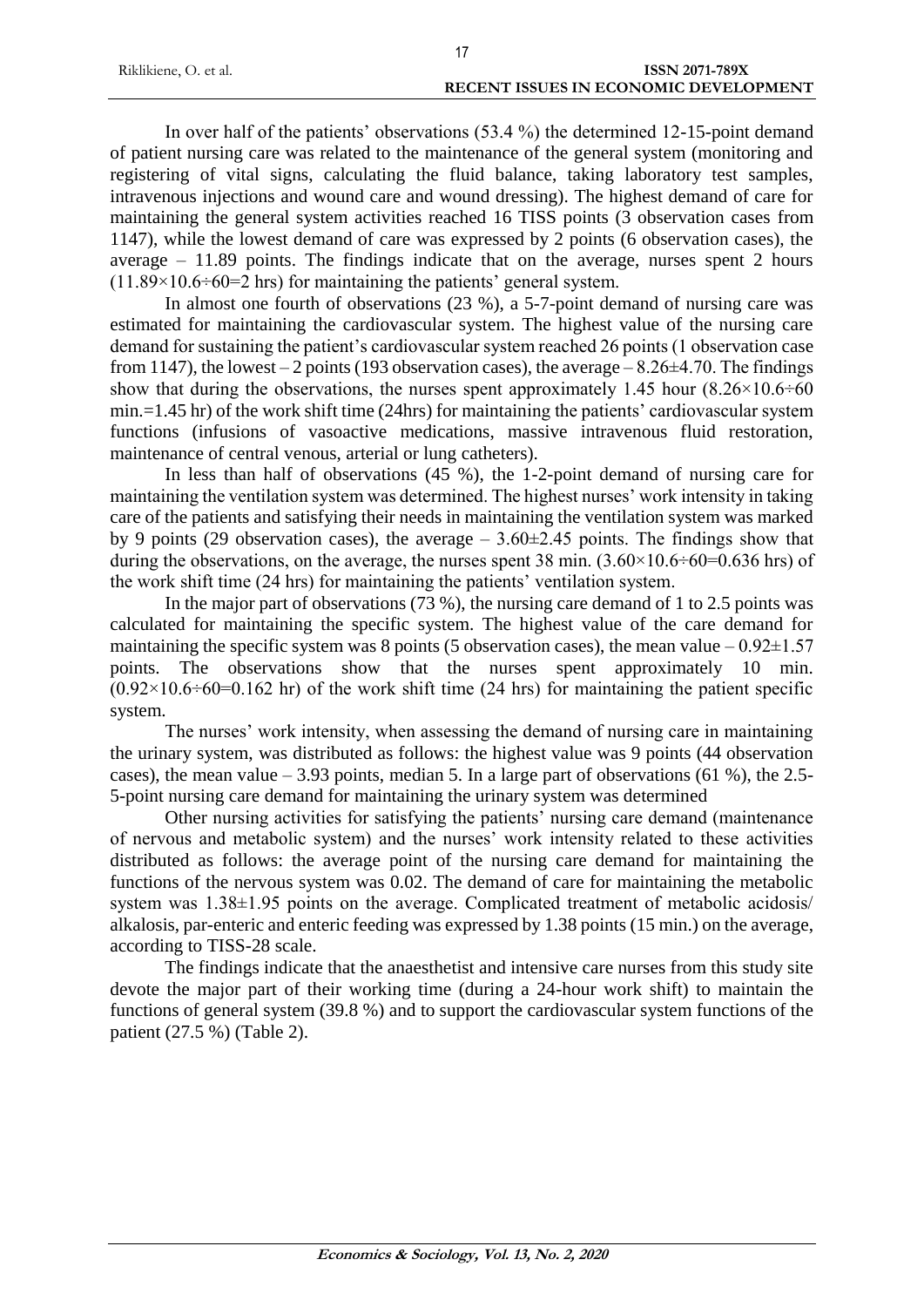| Working time for patient care during the shift |
|------------------------------------------------|
| $(24$ hrs) in %                                |
| 39.8                                           |
| 27.5                                           |
| 11.9                                           |
| 13.1                                           |
| 4.6                                            |
| 3.1                                            |
| 100.0                                          |
|                                                |

|  |  | Table 2. Distribution of nurses' working time spent for the patient care according to TISS-28 |
|--|--|-----------------------------------------------------------------------------------------------|
|--|--|-----------------------------------------------------------------------------------------------|

Source: *own compilation*

The analysis of patients' age, gender, severity level of the patient's health condition (according to Euro SCORE II), duration of stay in ICU, operation type, demand of patient care (according to TISS-28) and the nurses' work intensity revealed statistically significand but weak positive correlation between the patients' age and the nurses' work intensity (r=0.064,  $p=0.034$ ; between the severity of the patients' health condition and the nurses' work intensity  $(r=0.318, p<0.001)$  and between the duration of the patients' stay in ICU and the nurses' work intensity (r=0.172, p=0.002) (Table 3).

Table 3. Relationship between nurses' work intensity and patients' age, severity of health condition and duration of stay in ICU

| Nurses' work intensity                        |       |         |
|-----------------------------------------------|-------|---------|
|                                               | r*    |         |
| Characteristics of the patients               |       |         |
| Age                                           | 0.064 | 0.034   |
| Health condition severity level (according to | 0.318 | < 0.001 |
| Euro SCORE II)                                |       |         |
| Duration of stay in ICU                       | 0.172 | 0.002   |
|                                               |       |         |

\*Pearson correlation coefficient

Source: *own compilation*

When analysing correlation between the demand of patient nursing care (expressed in TISS points) and the nurses' work intensity (according to the nurses' daily workload), a significant moderately positive relationship was determined  $(r=0.75, R2=0.564, p<0.001)$ (Graph 3). This means that with the greater demand for nursing care, work intensity increases. Consequently, nurses' workload also increases since the amount and capacity of human resources remain the same. The findings prove that the demand of nursing care for patient is satisfied only due to the increased nurses' workload, which is higher than recommended.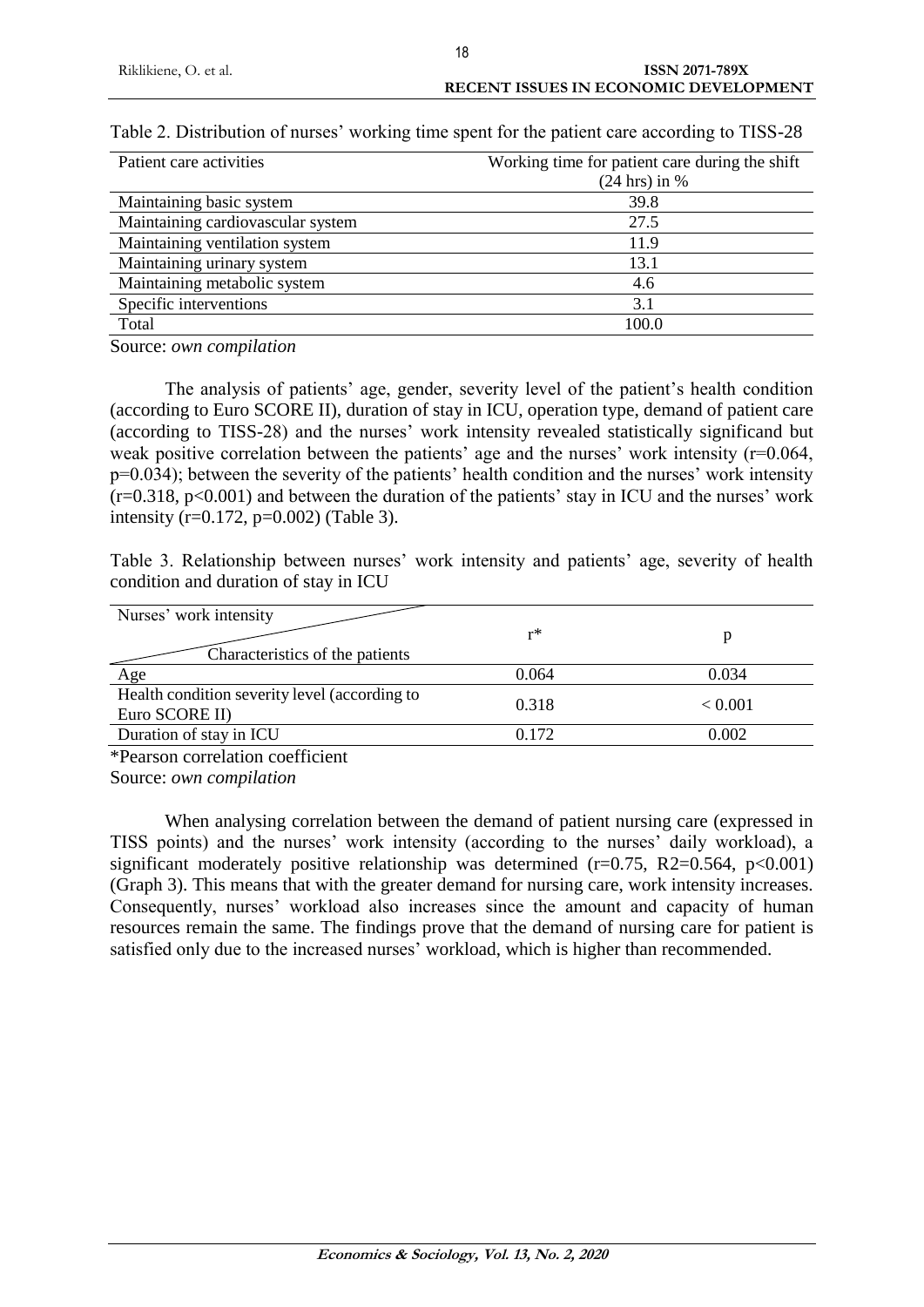

Graph 3. Relationship between the demand of patient nursing care (in TISS-28 points) and the nurses' work intensity (626 nurses' shifts) Source: *own data*

During the data analysis nurses were divided into a normal workload group, i.e. less than 45.28 TISS points per shift, and a group with higher than recommended workload, i.e. more than 45.28 TISS points. A majority of nurses (68.4 %) have had a higher workload than recommended (428 cases of nurses' shift observation) (Graph 4).



Graph 4. Distribution of nurses in accordance to normal and increased workload (in TISS-28 points; 626 nursing shifts) Source: *own data*

Statistically significant differences between the nurses' workload groups were determined according to the assessment of patients' care demand in the following activities: maintenance of basic system  $(p<0.001)$ , maintenance of cardiovascular system  $(p<0.001)$ , maintenance of urinary system ( $p<0.007$ ), of metabolic system ( $p<0.017$ ) and that of specific system  $(p<0.025)$  (Table 4).

19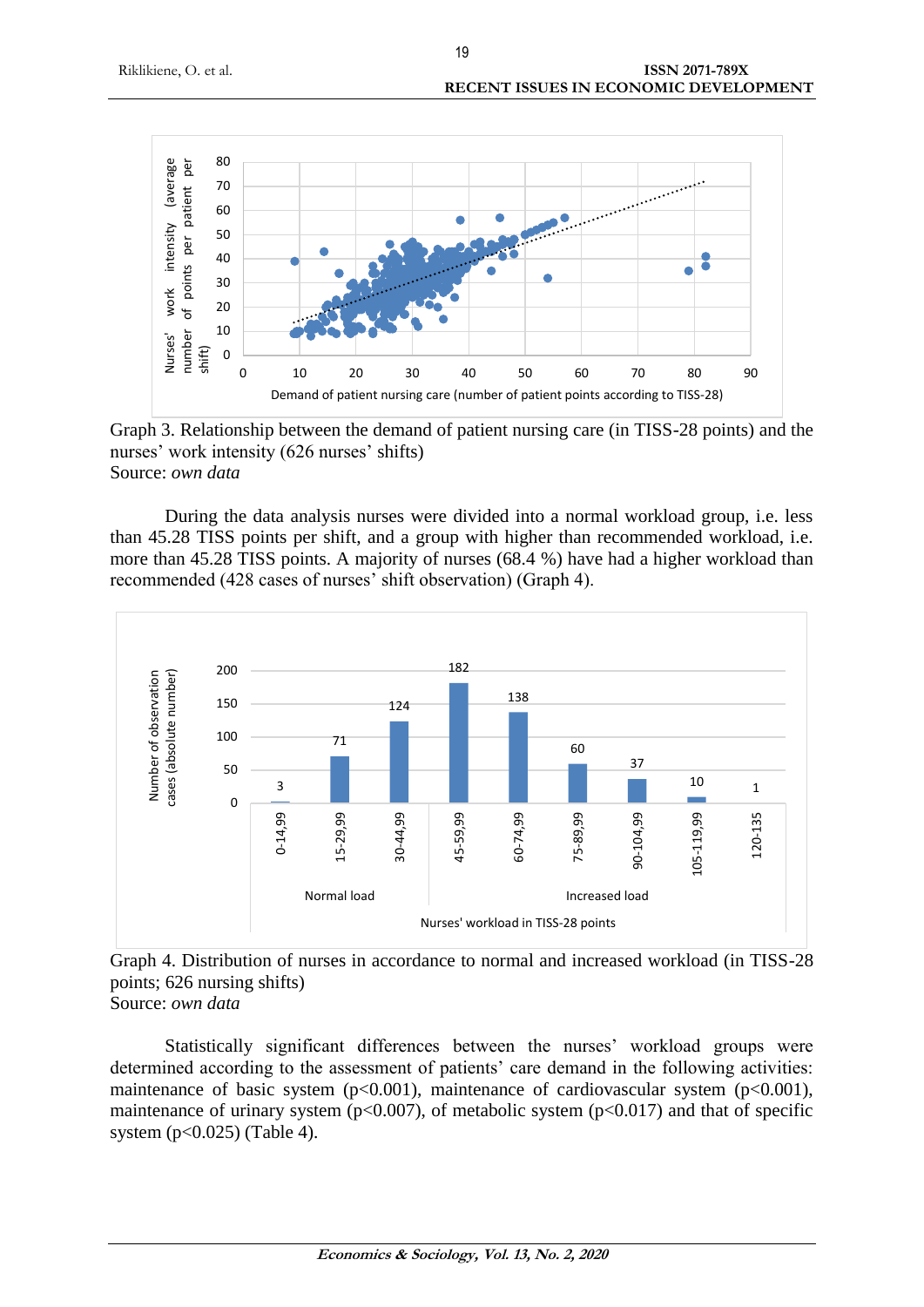|                                                                                            | Group with increased |           | Group with normal    |           |          |         |
|--------------------------------------------------------------------------------------------|----------------------|-----------|----------------------|-----------|----------|---------|
|                                                                                            | workload             |           | workload             |           |          |         |
|                                                                                            | (407 cases of nurse) |           | (198 cases of nurse) |           |          |         |
| Nursing activities                                                                         | observation)         |           | observation)         |           | t        | $p^*$   |
|                                                                                            | Average of           | <b>SD</b> | Average of           | <b>SD</b> |          |         |
|                                                                                            | <b>TISS-28</b>       |           | <b>TISS-28</b>       |           |          |         |
|                                                                                            | points               |           | points               |           |          |         |
| Maintenance of basic                                                                       | 12.26                | 1.80      | 10.89                | 1.98      | $-8.425$ | < 0.001 |
| system                                                                                     |                      |           |                      |           |          |         |
| Maintenance of                                                                             | 9.14                 | 4.7       | 6.92                 | 4.79      | $-5.524$ | < 0.001 |
| cardiovascular system                                                                      |                      |           |                      |           |          |         |
| Maintenance of urinary                                                                     | 4.10                 | 1.72      | 3.69                 | 1.84      | $-2.722$ | 0.007   |
| system                                                                                     |                      |           |                      |           |          |         |
| Maintenance of                                                                             | 1.56                 | 2.01      | 1.98                 | 2.12      | 2.387    | 0.017   |
| metabolic system                                                                           |                      |           |                      |           |          |         |
| Maintenance of                                                                             | 0.03                 | 0.34      | 0.02                 | 0.28      | $-0.30$  | 0.742   |
| neurologic system                                                                          |                      |           |                      |           |          |         |
| Maintenance of specific                                                                    | 1.12                 | 1.64      | 0.81                 | 1.56      | $-2.242$ | 0.025   |
| system                                                                                     |                      |           |                      |           |          |         |
| Maintenance of                                                                             | 3.72                 | 2.53      | 3.83                 | 2.45      | $-0.503$ | 0.615   |
| ventilation system                                                                         |                      |           |                      |           |          |         |
| $\mathbf{A} \cap \mathbf{C}$ , $\mathbf{A} \cap \mathbf{C}$ , $\mathbf{A} \cap \mathbf{C}$ |                      |           |                      |           |          |         |

# Table 4. Distribution of the demand for nursing care in different nurses' workload groups

\*Student's t-test

Source: *own compilation*

Table 5. Differences in pre-surgery demand for nursing care in two nurses' groups (with increased and normal workload)

|                           | Group with increased<br>workload $(n=407)$ |           | Group with normal<br>workload $(n=198)$ |           |          |         |
|---------------------------|--------------------------------------------|-----------|-----------------------------------------|-----------|----------|---------|
| Patients' characteristics | Mean                                       |           | Mean                                    |           | t        | $p^*$   |
|                           | $(TISS-28)$                                | <b>SD</b> | $(TISS-28)$                             | <b>SD</b> |          |         |
|                           | points)                                    |           | points)                                 |           |          |         |
| Valve prosthesis surgery  | 32.42                                      | 7.38      | 29.21                                   | 9.6       | $-7.432$ | < 0.001 |
| Coronary artery bypass    | 30.01                                      | 6.39      | 29.94                                   | 10.15     | $-1.954$ | 0.768   |
| grafting surgery          |                                            |           |                                         |           |          |         |
| Other type surgery        | 28.78                                      | 10.96     | 31.06                                   | 7.48      | 9.424    | < 0.001 |
| Patients' severity level  | 30.93                                      | 6.71      | 29.77                                   | 9.85      | $-2.671$ | 0.096   |
| (according to Euro        |                                            |           |                                         |           |          |         |
| SCORE II) low risk group  |                                            |           |                                         |           |          |         |
| Patients' severity level  | 33.03                                      | 7.70      | 29.33                                   | 9.53      | $-5.897$ | < 0.001 |
| (according to Euro        |                                            |           |                                         |           |          |         |
| SCORE II) medium risk     |                                            |           |                                         |           |          |         |
| group                     |                                            |           |                                         |           |          |         |
| Patients' severity level  | 35.27                                      | 8.97      | 28.9                                    | 9.04      | $-16.42$ | < 0.001 |
| (according to Euro        |                                            |           |                                         |           |          |         |
| SCORE II) high risk group |                                            |           |                                         |           |          |         |
| Age                       | 64.27                                      | 13.46     | 63.20                                   | 11.74     | $-3.134$ | 0.347   |
| *Student's t-test         |                                            |           |                                         |           |          |         |

Source: *own compilation*

When analysing the patients' pre-operational characteristics (age, operation type, severity level according to Euro SCORE II scale) and the nurses' groups with increased and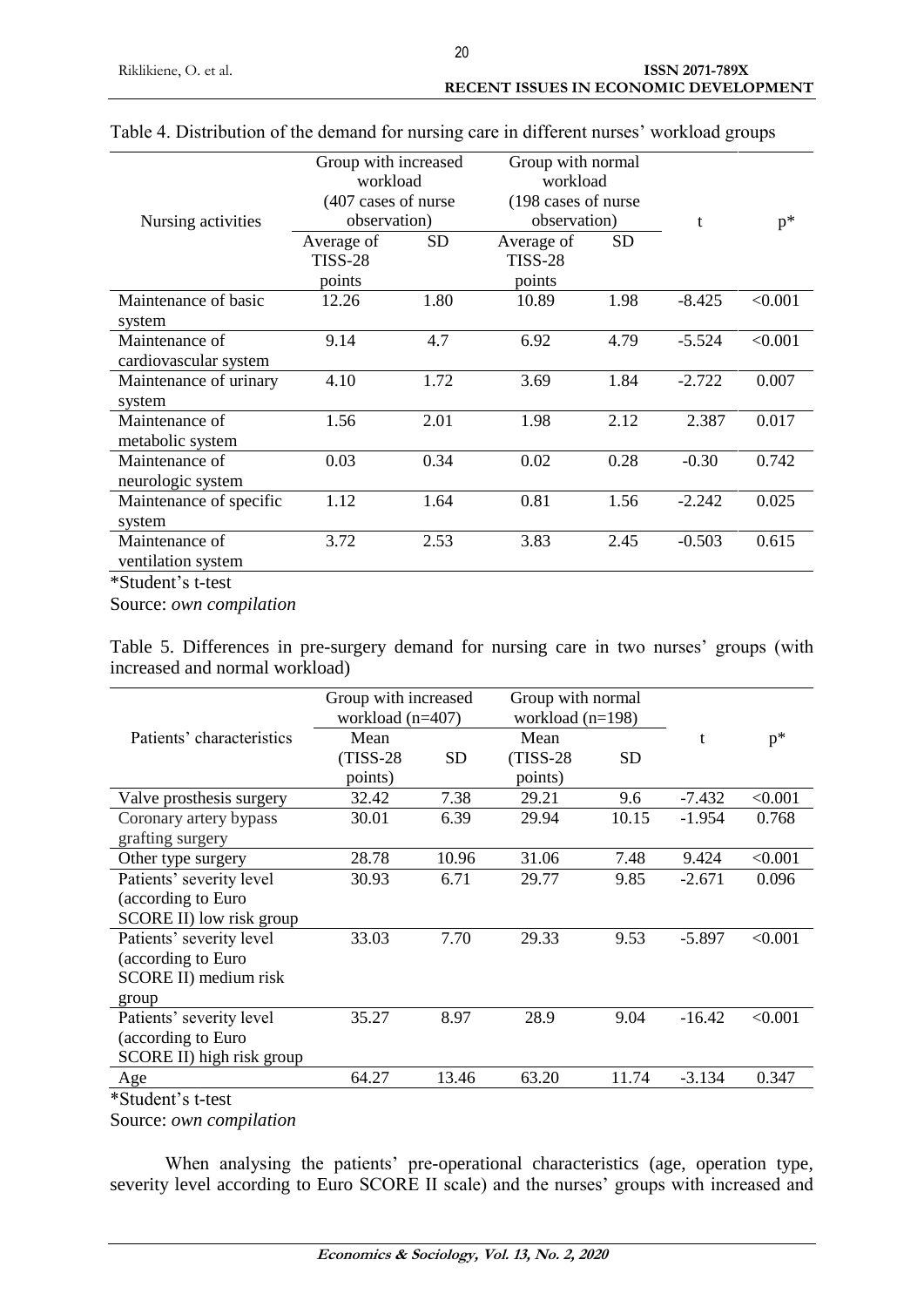| Riklikiene, O. et al.<br><b>ISSN 2071-789X</b> |  |
|------------------------------------------------|--|
| <b>RECENT ISSUES IN ECONOMIC DEVELOPMENT</b>   |  |

 $21$ 

normal workload, it was determined that the demand for nursing care and also the nurses' work intensity varied, depending on the patients' surgery type (valve prosthesis surgery  $(p<0.001)$ ; other types of surgery such as Heart mate implantation or ventricular assist device implantation) and the severity level of the patient with medium and high risk group (according to Euro SCORE II scale) (p<0.001). In all cases mean of TISS-28 points (severity of patients) was higher in the group of increased nurses' workload (Table 5).

# **Discussion**

During the study, the Therapeutic Intervention Scoring System-28 was used for observing the distribution of anaesthetist and intensive care nurses' worktime according to their activities. TISS-28 scale was applied as a tool for evaluating whether the care tasks were properly distributed between anaesthetist and intensive care nurses. The nurses' activities were observed, and according to them, the demand for patient nursing care and the nurses' work intensity were estimated.

For research purposes, 1147 nursing care intensity observations were performed. During the initial analysis, 412 unique patients under treatment in the Intensive care unit with cardiosurgery profile were chosen. Estimations revealed that the patient/nurse ratio at study site was 2:1 in 658 observation cases (57.4 %). Craven (2006) claims that the patient/nurse ration in ICU should be 1:1 in nursing severe patients who are prone to different complications, while 2:1 would be sufficient when taking care of not so severe cases. According to another study, the recommended nursing staff ratio in ICU should be 1.2:1 (patient/nurse) (Dyk & Cudak, 2008). Lundgrén-Laine & Suominen (2007) performed a one-year research in the ICU unit in Finland, with 1757 patients that provided 15866 observation cases according to TISS-28. The findings revealed significant strong relationship between the TISS-28 points and the nurses' work intensity  $(r = 0.57)$ . Upon the basis of TISS-28, the suggested patient/nurse ratio in ICU should be as follows: if TISS points >22, the nurse/patient ratio should be 1:1, while if TISS-28 <22 points, the nurse/patient ratio should be 2:1 (Padilha et al., 2007).

The findings demonstrate that the anaesthetist and intensive care nurses' work intensity in study site was high. The average nurses' work intensity is 56 points out of the 88 maximum possible and the 46 recommended by foreign authors (Malstam & Lind, 2008). On the average, nurses spend 5 hours (60 %) for direct patient care during a 24-hour work shift, according to TISS-28. The other time of their work is dedicated to indirect patient care and unit related activities.

In relation to different care of patient needs nurses spent a major part of their worktime for maintaining the general and cardiovascular system of the patient, while the least time was spent for nursing actions to support the specific, ventilation, urinary and metabolic systems.

The patients undergoing treatment in ICU with cardio-surgery profile demonstrated high nursing need according to TISS-28. The patients' age was registered for the study with a presumption that older patients might have larger demand for nursing care, which would influence the nurses' workload and work intensity. After analysing the relationship between the patients' age and the nurses' work intensity, a conclusion was made that the relation is statistically irrelevant. The relationship between the demand of nursing care and the nursing care appointed to a nurse was calculated according to the same day workload and the patient severity. The relationship was found between the care demand and the nurse work intensity (r=0.75). This result demonstrates that the care of patients needs are satisfied and care demand are met because of the increased workload of nurses, larger than recommended.

In data analysis nurses were divided into a normal workload group with TISS points <45.28 per shift, and the group with workload larger than recommended, with TISS points >45.28 per shift. According to the results, 68.4 % of nurses had a larger workload, while the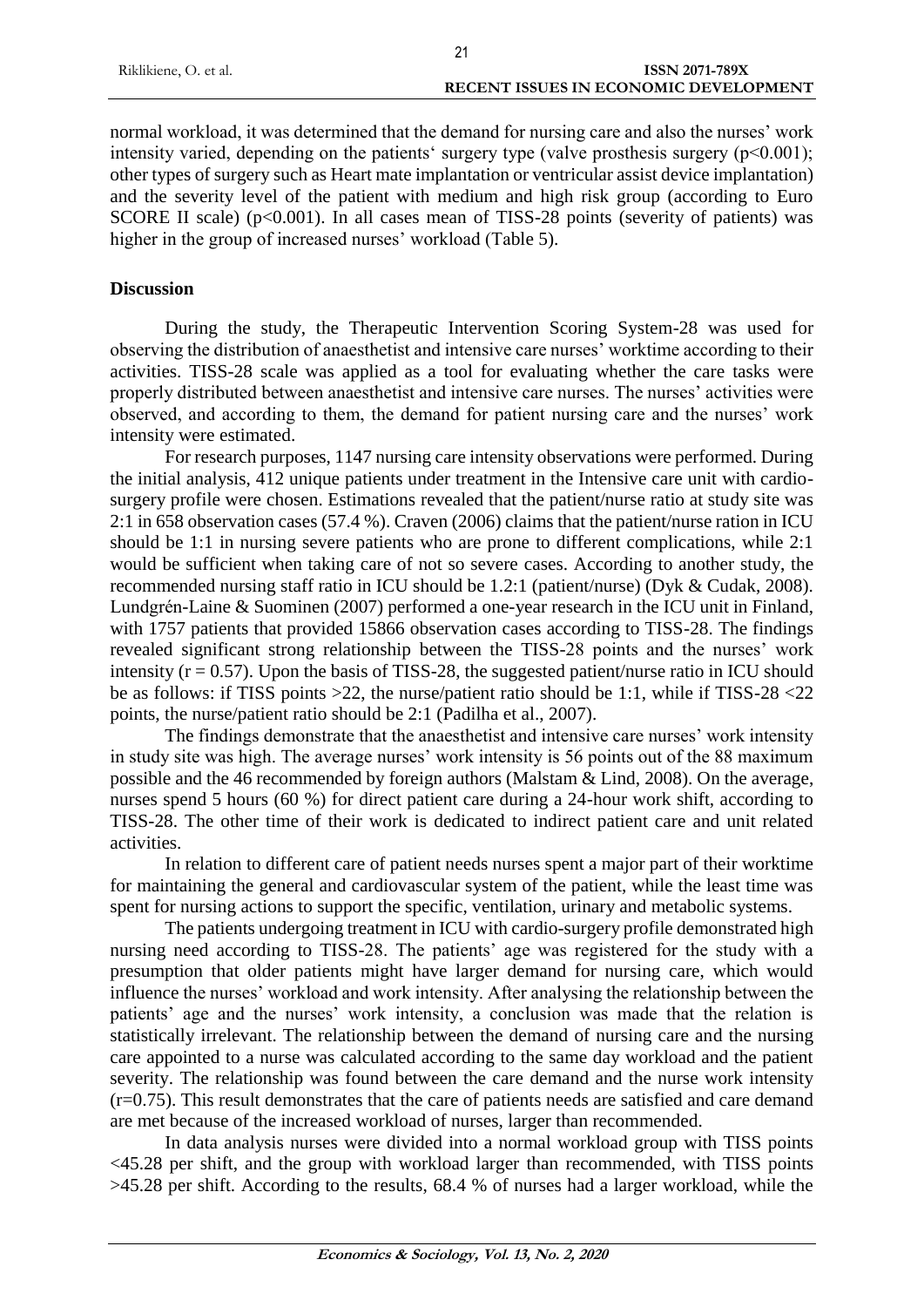|                       | ---                                          |
|-----------------------|----------------------------------------------|
| Riklikiene, O. et al. | <b>ISSN 2071-789X</b>                        |
|                       | <b>RECENT ISSUES IN ECONOMIC DEVELOPMENT</b> |
|                       |                                              |

 $22$ 

minority  $(1.6 \%)$  – a smaller workload. It shows that the current routine distribution of anaesthetist and intensive care nurse with respect to the patient number in an ICU is irrational because the nurses' workloads differ significantly.

Statistically significant differences were observed between the two groups of nurses (with normal and increased workload) in the activities related to maintaining the general system  $(p<0.001)$ , the cardiovascular system  $(p<0.001)$ , the metabolic system  $(p<0.017)$ , the specific system ( $p<0.025$ ), thus demonstrating that the care demand in these cases increases nurses' workload. Lucchini (2015) made a comparative six-year analysis of nurses' work intensity in three ICU's (general, cardio-surgery and neurosurgery), which led to a conclusion that the nurses' work intensity increases with the activities for maintaining the general and cardiovascular systems, i.e., monitoring and medication titration.

It was determined that the anaesthetist and intensive care nurses' work intensity is also related to the severity level of the patient (according to Euro SCORE II) and was the highest when taking care of the patients after valve prosthesis and other operations (other operations including patients from thoracic, angio-surgery, cardiological and emergency wards, patients after heart transplantation and Heart Mate II implantations, etc.). The research performed by Muechler et al. (2010) showed that the highest demand of nursing care according to TISS-28 was identified for patients after cardio-surgery operations (47.7 points of TISS-28), and a statistically significant relationship was found between TISS-28 points and the severity level of the patient according to SAPS II and SOFA (both scales are used for determining the mortality risk of the patients, analogical to Euro SCORE II).

Patients in the ICU with cardio-surgery profile are of older age, severe health condition, and they demand larger amount of nursing care. In conclusion, with the information about the patients' pre-surgery characteristics, nurse managers should take more attention for proper distribution the staff and for arranging a better balance of the nurses' workload.

This study has some limitations. First, this was single site study, including only one intensive care unit with the specific care service for cardio-surgery patients. Therefore, the results of this study may be generalised to other similar working sites with the precaution. Secondly, other nurse professional characteristics and nursing care related factors, such as nurses' education level, professional work experience, work experience at ICU, unit admission and discharge intensity, managerial and leadership style and others should be included among the variables that may affect nurses' workload and work intensity. Additionally, further studies have to pay attention on and test the other more advanced methodologies for nurses' workload calculation and nursing resources distribution techniques.

# **Conclusions and practical recommendations**

This study confirmed the fact that the clinical practice of nurse anaesthetists and intensive care nurses has become extremely complex and labour consuming. Anaesthetist and intensive care nurses' work intensity in providing care for patients after cardio-surgery was higher than average according to nursing intensity scale maximum score and is 1.22 times larger than that recommended by experts. The current patients' care demand in intensive care unit with cardio-surgery profile is satisfied due to the increased nurses' workload.

The excessive nurses' workload is related to the maintenance of patient's general system functions, maintenance of the cardiovascular system, urinary system and metabolic system. The intensity of the nurses' work differs with respect to the pre-surgery patients' characteristics, i.e. the type of surgery and the severity level of the patient condition (according to Euro SCORE II scale).

In order to ensure safe and high-quality patient care, the intensive care unit with cardiosurgery profile ought to have an adequate number of nursing and auxiliary staff as well as an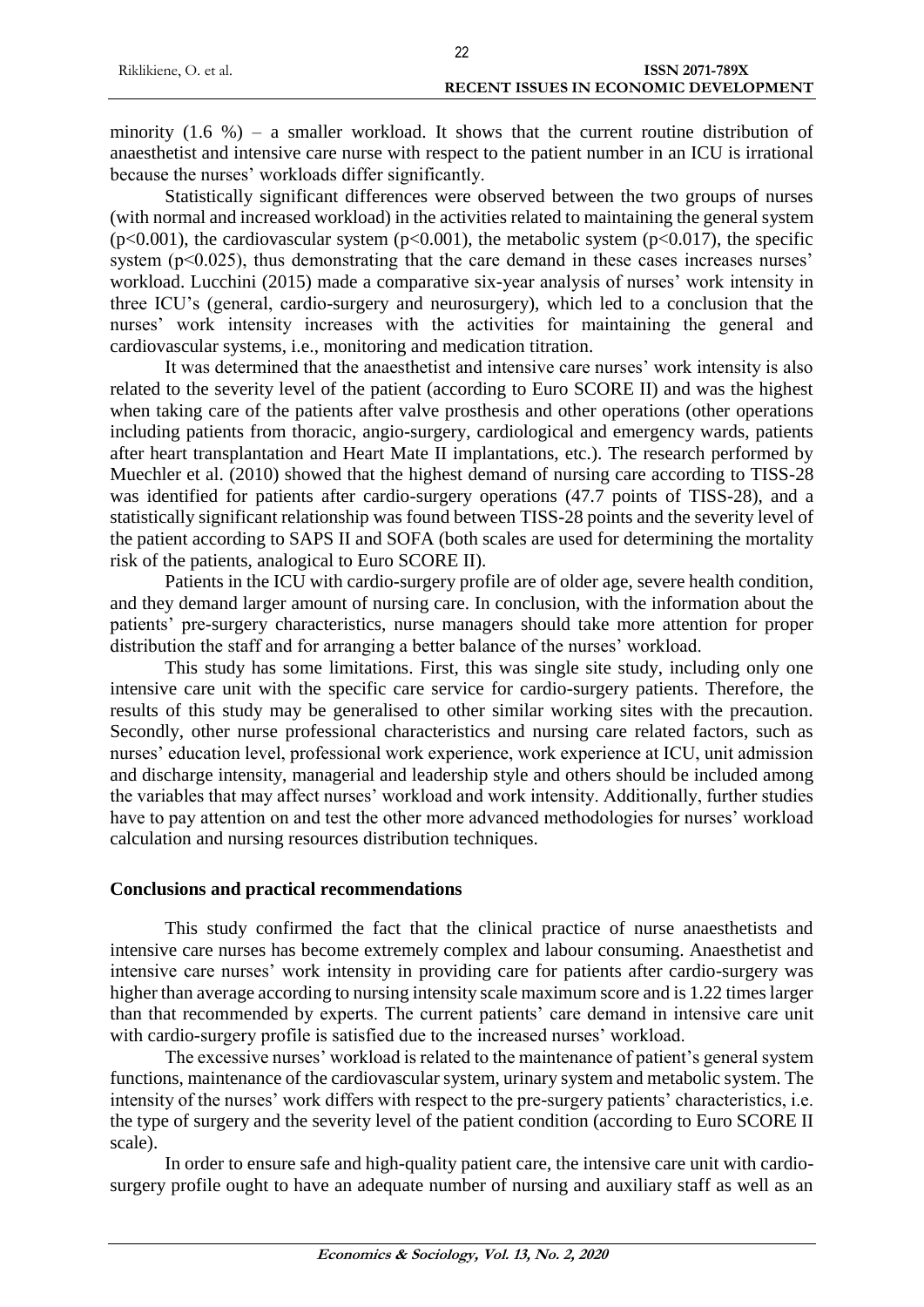| Riklikiene, O. et al. | ISSN 2071-789X                               |
|-----------------------|----------------------------------------------|
|                       | <b>RECENT ISSUES IN ECONOMIC DEVELOPMENT</b> |

approved methodology for the nurses' workload assessment and management. For this purpose, the workload measuring methodology by applying Therapeutic Intervention Scoring System-28 could serve as a valuable tool in the daily work of nurse anaesthetists and intensive care nurses, and their managers for precise estimation of the patient care demand and distribution of human resources in nursing in the workplace. Application of valid and reliable nurses' workload measuring methodology in clinical practice would provide stronger authority for nursing managers that enable them to make timely and necessary decisions about planning and organizing efficient nursing care and optimizing nursing care rationing.

# **References**

- Aiken, L. H., Clarke, S. P., Sloane, D. M., Sochalski, J. A., Busse, R., Clarke, H., ... & Shamian, J. (2001). Nurses' reports on hospital care in five countries. *Health affairs*, *20*(3), 43-53.
- Bragadóttir, H., Kalisch, B. J., & Bergthóra Tryggvadóttir, G. (2019). The extent to which adequacy of staffing predicts nursing teamwork in hospitals. *Journal of clinical nursing*, *28*(23-24), 4298-4309.
- Bragadóttir, H., Kalisch, B. J., & Tryggvadóttir, G. B. (2017). Correlates and predictors of missed nursing care in hospitals. *Journal of clinical nursing*, *26*(11-12), 1524-1534.
- Carmona-Monge, F. J., Rodríguez, G. M. R., Herranz, C. Q., Gómez, S. G., & Marín-Morales, D. (2013). Evaluation of the nursing workload through the Nine Equivalents for Nursing Manpower Use Scale and the Nursing Activities Score: a prospective correlation study. *Intensive and Critical Care Nursing*, *29*(4), 228-233.
- Cimiotti, J. P., Aiken, L. H., Sloane, D. M., & Wu, E. S. (2012). Nurse staffing, burnout, and health care–associated infection. *American journal of infection control*, *40*(6), 486-490.
- Clarke, S. P., & Aiken, L. H. (2003). Failure to Rescue: Needless deaths are prime examples of the need for more nurses at the bedside. *AJN The American Journal of Nursing*, *103*(1), 42-47.
- Cordeiro R, Kirwan M, Harvey C, Rengel-Diaz C, Fuster Linares M, Riklikiene O. (2020). Promoting Patient Safety Through Minimising Missed Nursing Care: A Recommended Good Practice Guidance for Nurse Managers. *Cost Action RANCARE e-publication,* eISBN 978-9955-15-647-5
- Craven, D. E. (2006). Preventing ventilator-associated pneumonia in adults: sowing seeds of change. *Chest*, *130*(1), 251-260.
- Cremasco, M.F., Wenzel, F., Zanei, S.S., & Whitaker, I.Y. (2013). Pressure ulcers in the intensive care unit: the relationship between nursing workload, illness severity and pressure ulcer risk *Journal of Clinic Nurs*, 22, 15-16.
- Cudak-Bańska, E., Dyk, D., Zadroga, M., Krysiak, I., & Gabryszczak, M. (2005). Quantitative estimation of the intensive care nurse workload with the TISS-28 and NEMS. *Med Intens Ratun*, *8*(3), 137-143.
- Čiarnienė, R., Suprikienė, R., Čiutienė, R., Daunorienė, A., & Riklikienė, O. (2019). Managing human resources in nursing: the relationship of nurses' working time and patients' independence level. *Journal of business economics and management*, *20*(1), 192-207.
- Čiarnienė, R., Vienažindienė, M., & Vojtovic, S. (2017). Process improvement for value creation: a case of health care organization. *Inzinerine Ekonomika-Engineering Economics*, 28(1), 79-87.
- Degroot, H. A. (1989). Patient Classification System Evaluation. *JONA: The Journal of Nursing Administration*, *19*(7). doi: 10.1097/00005110-198907010-00006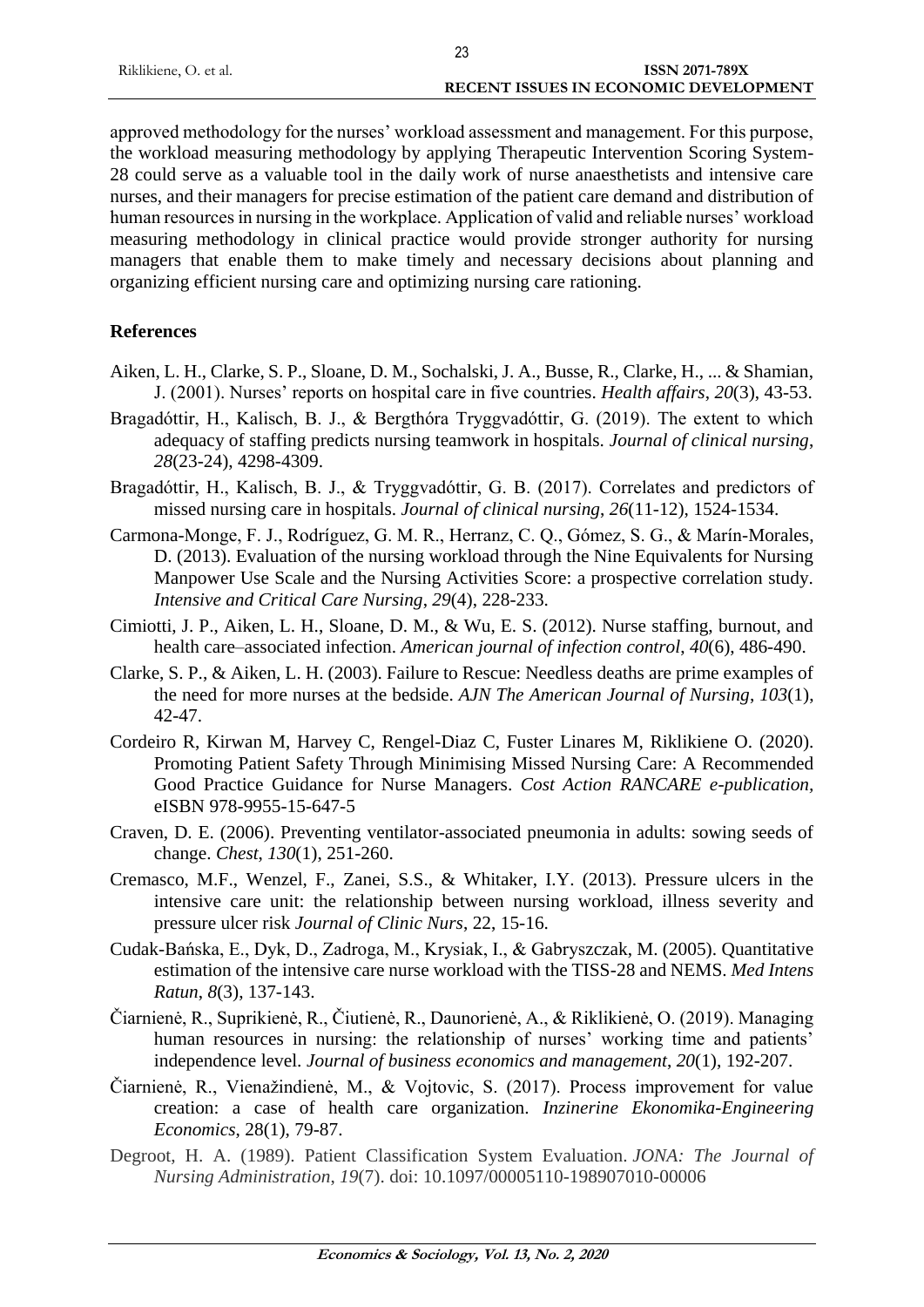- Dyk, D., & Cudak, E.K. (2008). Aplication of Nursing Activities Score for planning nurse staffing in intensive care units. *Anestezjol Ratown,* 1, 70–5.
- Fasoli, D. R., & Haddock, K. S. (2011). Results of an integrative review of patient classification systems. *Annual Review of Nursing Research*, 28, 295-316.
- Hughes, M. (1999). Nursing workload: an unquantifiable entity. *Journal of Nursing Management*, *7*(6), 317-322.
- Hugonnet, S., Uckay, I., &Pittet D. (2007). Staffing level: a determinant of late onset ventilatorassociated pneumonia. *Crit Care Med*, 11:4.
- Kane, R.L., Shamliyan, T.A., Mueller, C., Duval, S., & Wilt, T.J. (2007). The association of registered nurse staffing levels and patient outcomes: systematic review an meta-analysis. *Med Care,* 45(12), 1195-204.
- Katz, A., Andres, J., & Scanlon, M. (2018). Application of Therapeutic Intervention Scoring System (tiss) to an Electronic Health Record: A Feasibilty Study.
- Kiekkas, P., Sakellaropoulos, G. C., Brokalaki, H., Manolis, E., Samios, A., Skartsani, C., & Baltopoulos, G. I. (2008). Association between nursing workload and mortality of intensive care unit patients. *Journal of nursing scholarship*, *40*(4), 385-390.
- Kwiecień, K., Wujtewicz, M., & Mędrzycka-Dąbrowska, W. (2012). Selected methods of measuring workload among intensive care nursing staff. *International journal of occupational medicine and environmental health*, *25*(3), 209-217.
- Lithuanian University of Health Sciences (2011). Analysis of health workforce number, requirement and pilot "day photograph" measurement of workload. *Final report to the Ministry of Health of the Republic of Lithuania*. (In Lithuanian).
- Lucchini, A., Elli, S., Bambi, S., Becattini, G., Vanini, S., Piantanida, C., ... & Sartori, D. (2015). Nursing activities score: differences in nursing workload in three intensive care units. *Assistenza infermieristica e ricerca: AIR*, *34*(1), 6-14.
- Lundgrén-Laine, H., & Suominen, T. (2007). Nursing intensity and patient classification at an adult intensive care unit (ICU). *Intensive and Critical Care Nursing*, *23*(2), 97-103.
- Mälstam, J., & Lind, L. (1992). Therapeutic intervention scoring system (TISS) a method for measuring workload and calculating costs in the ICU. *Acta anaesthesiologica scandinavica*, *36*(8), 758-763.
- Muehler, N., Oishi, J., Specht, M., Rissner, F., Reinhart, K., & Sakr, Y. (2010). Serial measurement of Therapeutic Intervention Scoring System-28 (TISS-28) in a surgical intensive care unit. *Journal of critical care*, *25*(4), 620-627.
- Padilha, K., de Sousa, R., &Kimura, M, et al. (2007). Nursing workload in intensive care units: A study using the Therapeutic Intervention Scoring System-28 (TISS-28). *Intensive Crit Care Nurs*, 23(3), 162–169.
- Padilha, K., de Sousa R., Queijo, A.F., Mendes, A.M., & Miranda, D.R. (2008). Nursing Activities Score in the intensive care unit: Analysis of the related factors. *Intens Crit Care Nurs,* 24, 197–204.
- Patrician, P. A., Loan, L., McCarthy, M., Brosch, L. R., & Davey, K. S. (2010). Towards evidence-based management creating an informative database of nursing-sensitive indicators. *Journal of Nursing Scholarship*, 42(4), 358-366.
- Weberg, D., Mangold, K., Porter-O'Grady, T., & Malloch, K. (2018). *Leadership in Nursing Practice: Changing the Landscape of Health Care*. Jones & Bartlett Learning.
- Riklikienė, O. (2009). The evaluation of nursing care outcomes for use in nursing and supportive treatment hospitals in Lithuania (In Lithuanian). *Doctoral dissertation*. Kaunas, LSMU.